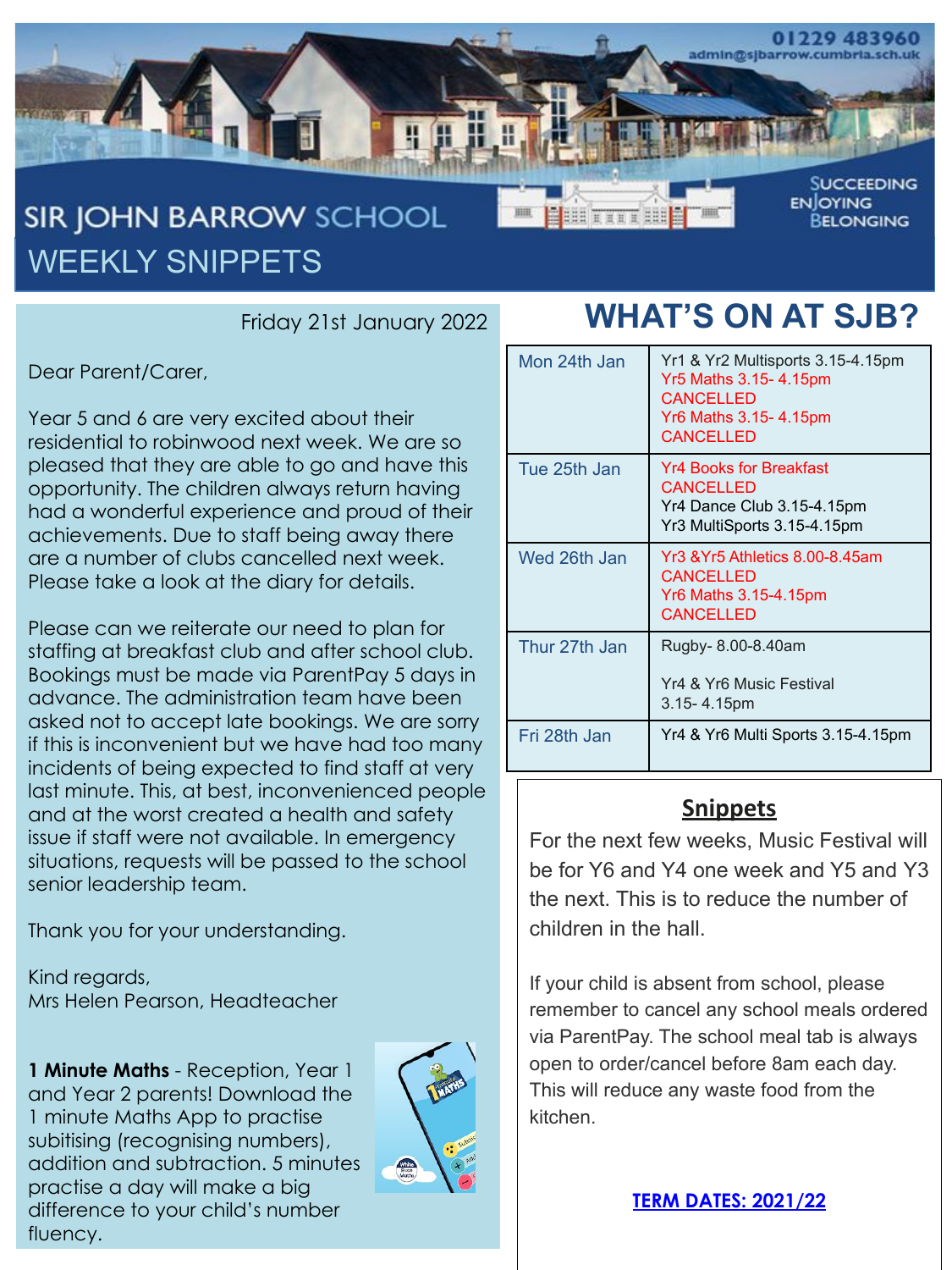

### Check out these 7 top reasons for using 1-Minute Maths!

- 1. Excellent practice and no distractions.
- 2. A clear, intuitive process that children pick up straight away.
- 3. No login or internet access needed. Just download and play.
- 4. Enjoyable and motivating... How many can they get correct in one minute?
- 5. Helpful hints match those used in class.
- 6. Brilliant for building number fluency and confidence.
- 7. The mobile app is completely FREE!